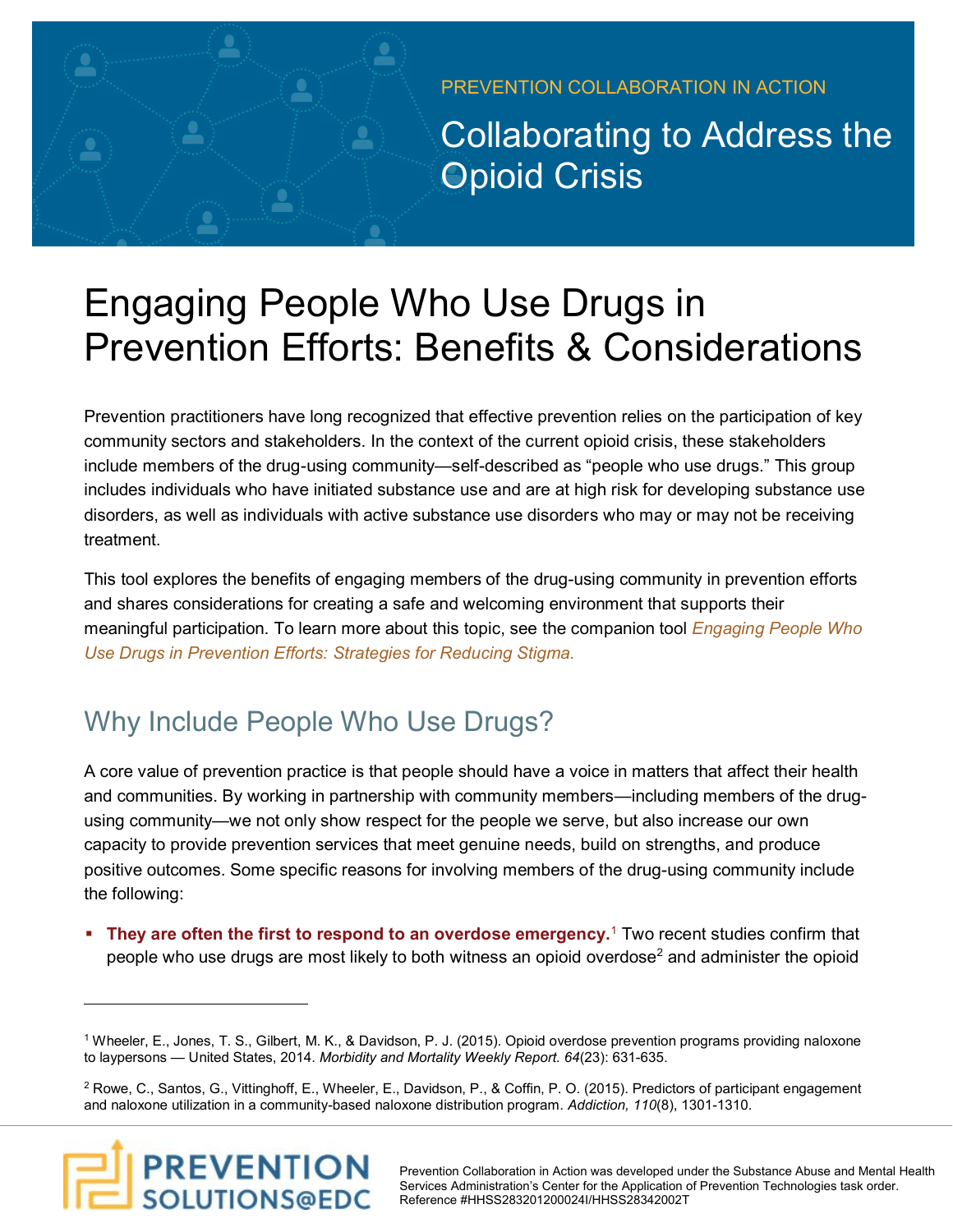overdose reversal medication naloxone to reverse it. $3$  Involving this group in overdose education and naloxone distribution programs is, thus, a key strategy in preventing overdose death among their peers.

- **They understand the experiences and needs of other active drug users.** For example, they can help you understand why people might be reluctant to access prevention services or help from first responders, and what approaches might be successful in overcoming these barriers. This information and insight can help you shape messaging and target services.
- **They can help you build connections.** Because opioid misuse is often illicit, finding and connecting with members of the drug-using community can be particularly challenging. Since substance use is often a social process that occurs in the context of relationships with other users. $4$ cultivating a "champion" who trusts and supports your efforts can help you connect with and obtain buy-in from their peers in the community.
- **They can help you understand the local substance misuse landscape**. This might include insight into who is using substances (for example, members of certain cultural groups), which substances are being used, where they are being used, and which local organizations are trusted sources of information and services. This information can help you target your prevention efforts appropriately and ensure they are relevant; it can also help you identify important service partners.

## Engaging People Who Use Drugs

Engaging any new partner requires careful research and planning, as well as strategic and intentional relationship building. Since many people who use drugs have experienced some degree of marginalization, engaging members of this group may take additional consideration and time. Here are some tips for successful engagement:

- **Example 2 Clarify your collaboration goals.** Consider what you would like to learn or achieve through collaboration, and how engaging members of the drug-using community will help you achieve these goals. Anticipate and be prepared to answer questions, such as: What do you and your coalition do? What does your coalition hope to accomplish? What are the expectations for participation?
- **Consider your partner's needs.** Recognize that most strong partnerships are reciprocal in nature—if you help your partner, they will likely help you in return. Identify some concrete benefits of

<sup>3</sup> Walley, A. Y., Xuan, Z., Hackman, H. H., Quinn, E., Doe-Simkins, M., Sorensen-Alawad, A., & ... Ozonoff, A. (2013). Opioid overdose rates and implementation of overdose education and nasal naloxone distribution in Massachusetts: Interrupted time series analysis. BMJ (Clinical Research Ed.), 346:f174.

to address opioid-related overdose webinar. Retrieved from: samhsa.gov/capt/tools-learning-<sup>4</sup>Center for the Application of Prevention Technologies. (2017). Prevention and harm reduction: Opportunities for collaboration resources/prevention-harm-reduction-opportunities-collaboration-address-opioid**.**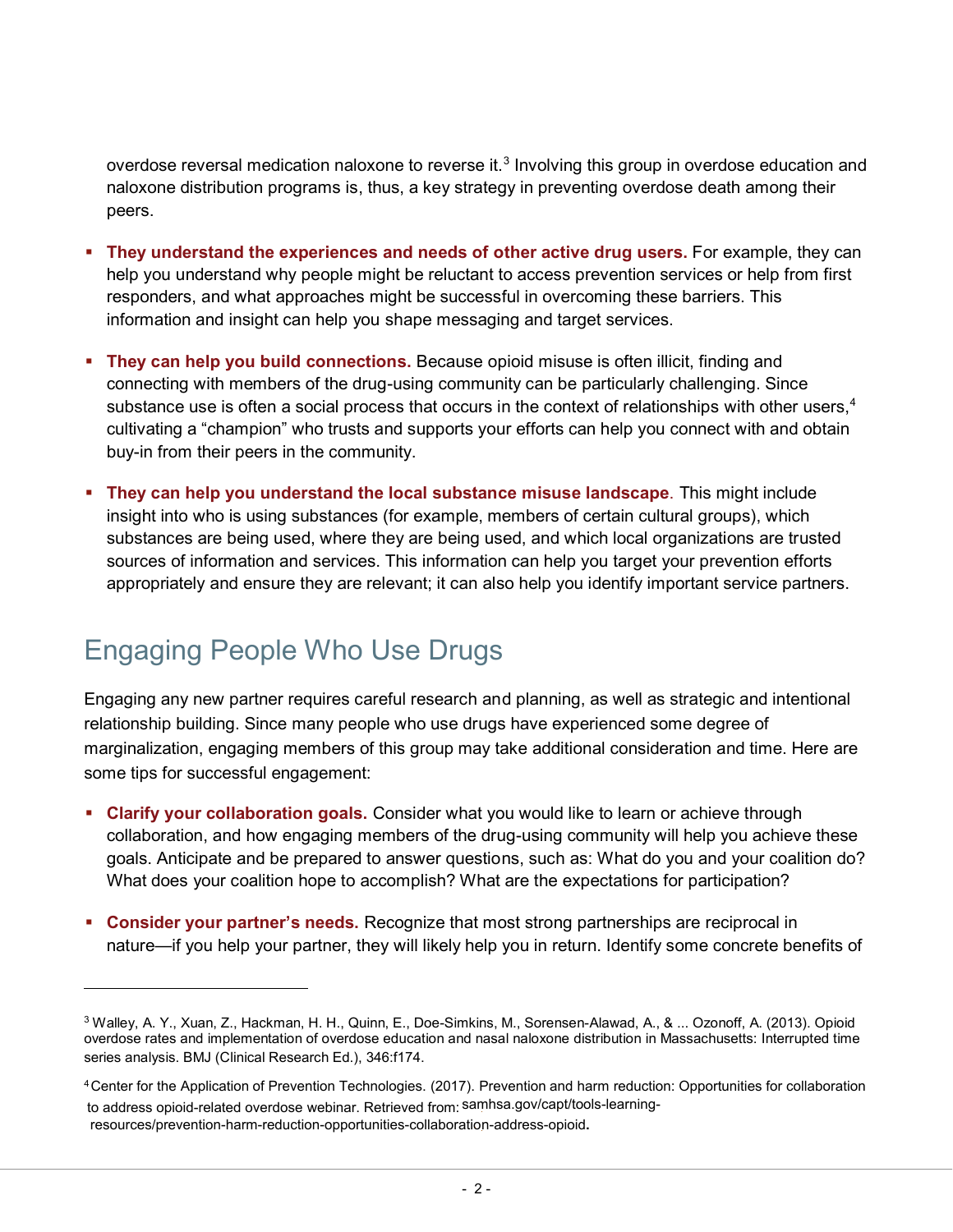collaborating with your organization, such as regular access to naloxone or increased awareness and access to services, which you can offer to prospective partners.

- **EX Connect with trusted service providers.** These might include emergency rooms, college health services, employee assistance programs, food pantries, homeless shelters, and syringe exchange programs. The individuals working in these agencies can serve as "cultural brokers," helping you connect with their clients, and help you make the case for participation in prevention efforts.
- **Tailor your outreach strategy.** Talk with people and organizations who already work with the drugusing community to find out which engagement strategies are most likely to be effective. What is the best way to connect? Would it help to bring a cultural broker with you? How should you frame your request? Which messages are most likely to resonate?
- **Choose an appropriate outreach liaison.** If possible, this should be someone who has experience working with people who use drugs, and who understands the goals and benefits of collaboration. This person should be a good listener and willing to develop rapport over time.
- **Example 1 Take time to build trust.** Because they are frequently denied respect and care, recognize that it may take longer to build relationships with members of the drug-using community than with other potential partners. Part of this relationship-building is recognizing and accepting that recovery is not a linear process: partners who are in recovery at one point in your partnership may return to using at another point.
- **Grow your network.** Don't limit involvement to just one member of this community. As with any group of stakeholders, one representative cannot represent an entire group, and inviting just one representative may be perceived as tokenism versus a true commitment to meaningful involvement.

#### Working Effectively with People Who Use Drugs

Once you have identified individual(s) to include in prevention efforts, it is important to also consider how you will work together. Below are some suggestions for doing so effectively:

- **EXECT 2.5 The Steps is sumptions.** Examine the stereotypes you may have about substance misuse and people who use drugs, and how these beliefs might compromise your ability to work respectfully with this group. If needed, involve outside experts who can help you identify and correct potential biases. Until your new partners feel welcome and safe, there is little chance that they will feel comfortable sharing their perspectives openly and honestly.
- **Create opportunities for meaningful participation.** This means engaging your new partners in ways that tap the unique knowledge, skills, and expertise they bring to the table. Work together to identify activities that are both worthwhile and satisfying. Examples might include educating health care or treatment providers about service gaps they may have experienced, participating in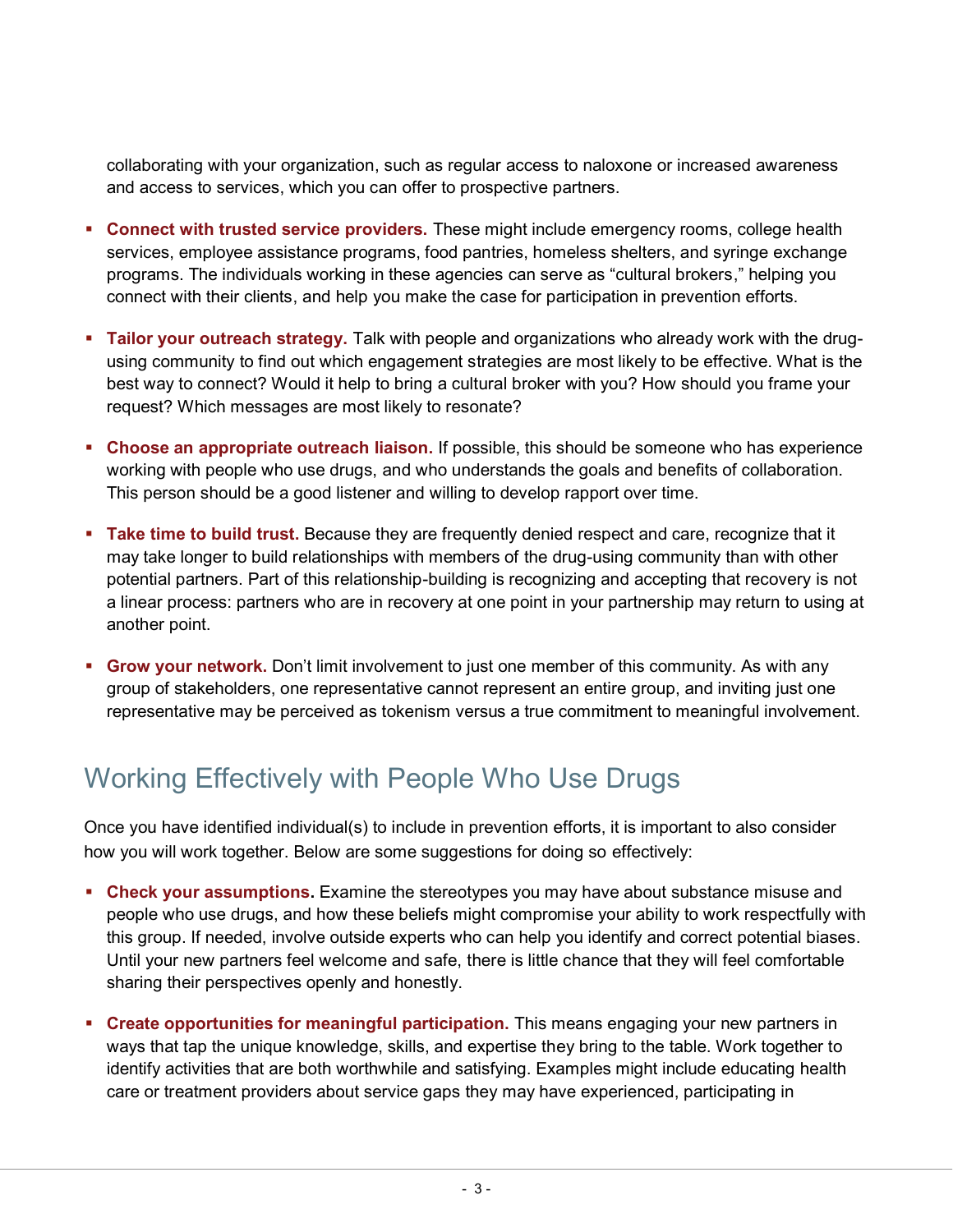naloxone distribution efforts, or participating in awareness-raising campaigns about opioid-related issues.

- **Respect privacy.** If these don't already exist, put in place guidelines that support open, honest, and respectful exchanges. Specifically, establish ground rules for talking about confidential matters and what can be repeated publicly or to the media, and have in place a plan for intervening if anyone starts to feel uncomfortable with the direction of the discussion.
- **EXECT Actively promote participation.** Structure conversations in ways that maximize participation. For example, consider alternatives to large group discussions (for example, by pairing up), as some individuals may feel uncomfortable sharing personal information in a large group.
- **Provide a stipend.** Stipends are a way to tangibly recognize and appreciate the time and expertise partners bring to your work. If you can't offer cash stipends, consider providing gift certificates to a local coffee shop or grocery store to show your appreciation.

#### Related Resources

**[Prevention Collaboration in Action Toolkit.](https://pscollaboration.edc.org/)** This toolkit showcases stories of how practitioners work together to prevent substance misuse, along with 30+ tools and worksheets to help communities collaborate.

**[Trauma-Informed Approach and Trauma-Specific Interventions.](https://www.samhsa.gov/nctic/trauma-interventions)** This webpage describes SAMHSA's six key principles of a trauma-informed approach and includes a list of interventions that address the consequences of trauma and facilitate healing.

**[Words Matter: How Language Choice Can Reduce Stigma.](https://preventionsolutions.edc.org/services/resources/words-matter-how-language-choice-can-reduce-stigma)** This tool examines the role of language in perpetuating substance use disorder stigma, tips for assessing when and how we may be using stigmatizing language, and steps for ensuring that the language we use is positive and inclusive.

**[Prevention Conversations.](https://www.youtube.com/playlist?list=PLBXgZMI_zqfSx1TQTzbWjoFqJitZ1CBgK)** This series of short videos features SAMHSA prevention grantees and specialists, who share information and stories related to the prevention of opioid misuse, overdose, and other substance-related problems. A few videos of particular interest include the following:

- » *[Addiction as a Disease—Not a Moral Failure.](https://youtu.be/kGwo-CMTcVs?list=PLBXgZMI_zqfSx1TQTzbWjoFqJitZ1CBgK)* This video explores the nature of addiction and society's attitudes toward people with substance use disorders.
- » *[Examining Our Biases About People Who Misuse Opioids.](https://youtu.be/4wc_esR_g5s?list=PLBXgZMI_zqfSx1TQTzbWjoFqJitZ1CBgK)* The video underscores the importance of examining our misconceptions about people with substance use disorders.